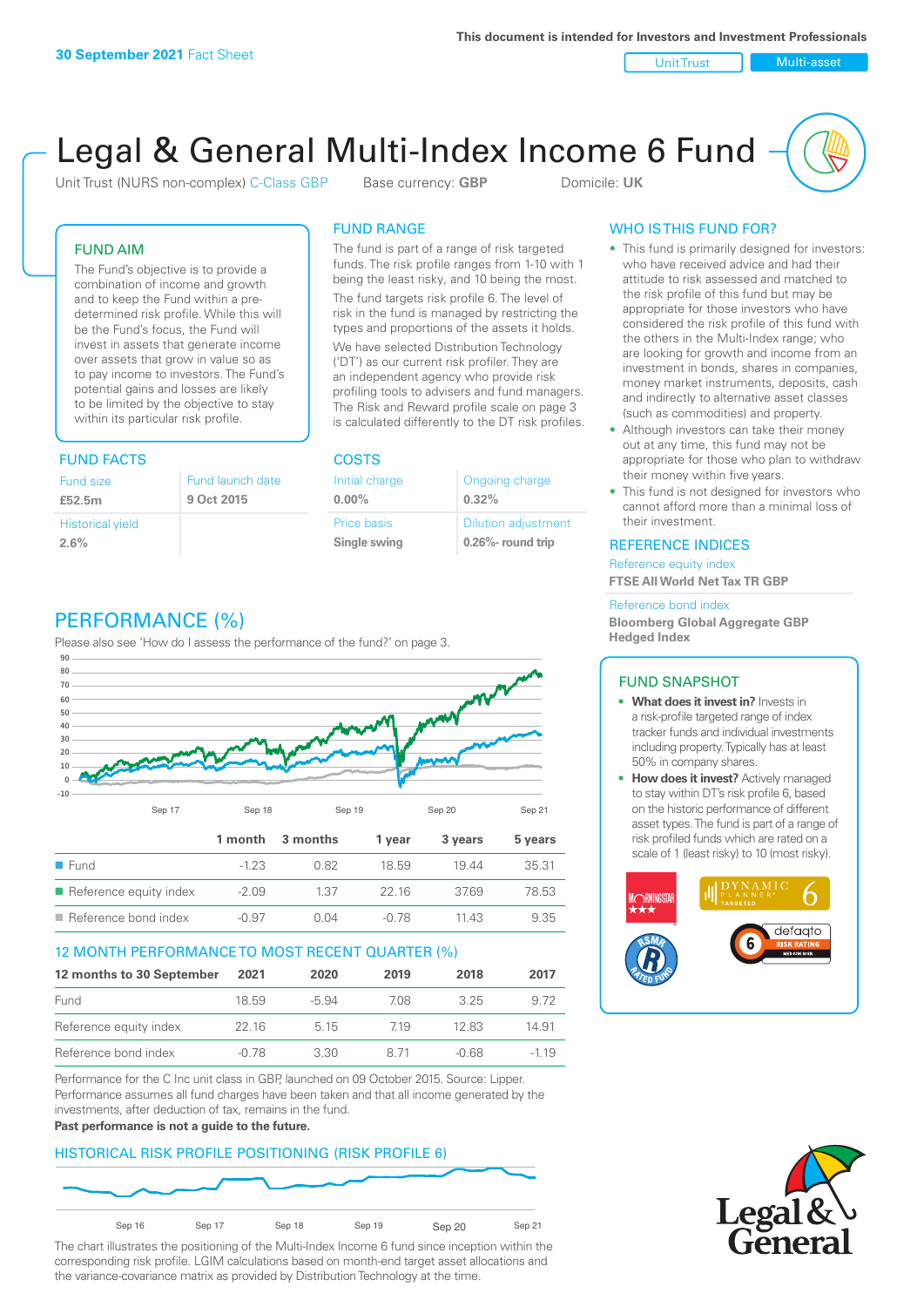### Legal & General Multi-Index Income 6 Fund

Unit Trust (NURS non-complex) C-Class GBP

### PORTFOLIO BREAKDOWN

All data source LGIM unless otherwise stated. Totals may not sum due to rounding.





### FUND MANAGERS

The fund managers have responsibility for managing the multi-index fund range. They are part of the Multi-Asset Funds (MAF) team in LGIM. This team focuses on designing and managing multi-asset funds that are tailored to match the specific objectives of various client types. The team sits within a wider Asset Allocation team which combines both depth of experience with a broad range of expertise from different fields, including fund management, investment consulting and risk management roles.

### TOP 10 HOLDINGS (%)

| L&G Quality Equity Dividends ESG Exclusions UK ETF               | 20.0 |
|------------------------------------------------------------------|------|
| L&G Quality Equity Dividends ESG Exclusions Europe ex UK ETF     | 8.0  |
| L&G Quality Equity Dividends ESG Exclusions Emerging Markets ETF | 7.5  |
| L&G US Index Trust                                               | 7.5  |
| L&G UK Index Trust                                               | 7.0  |
| L&G Quality Equity Dividends ESG Exclusions Asia ex Japan ETF    | 7.0  |
| L&G Emerging Markets Government Bond (US\$) Index Fund           | 6.5  |
| L&G Emerging Markets Government Bond (Local Currency) Index Fund | 6.5  |
| L&G High Income Trust                                            | 5.0  |
| Global REITs Index Trust                                         | 4.0  |